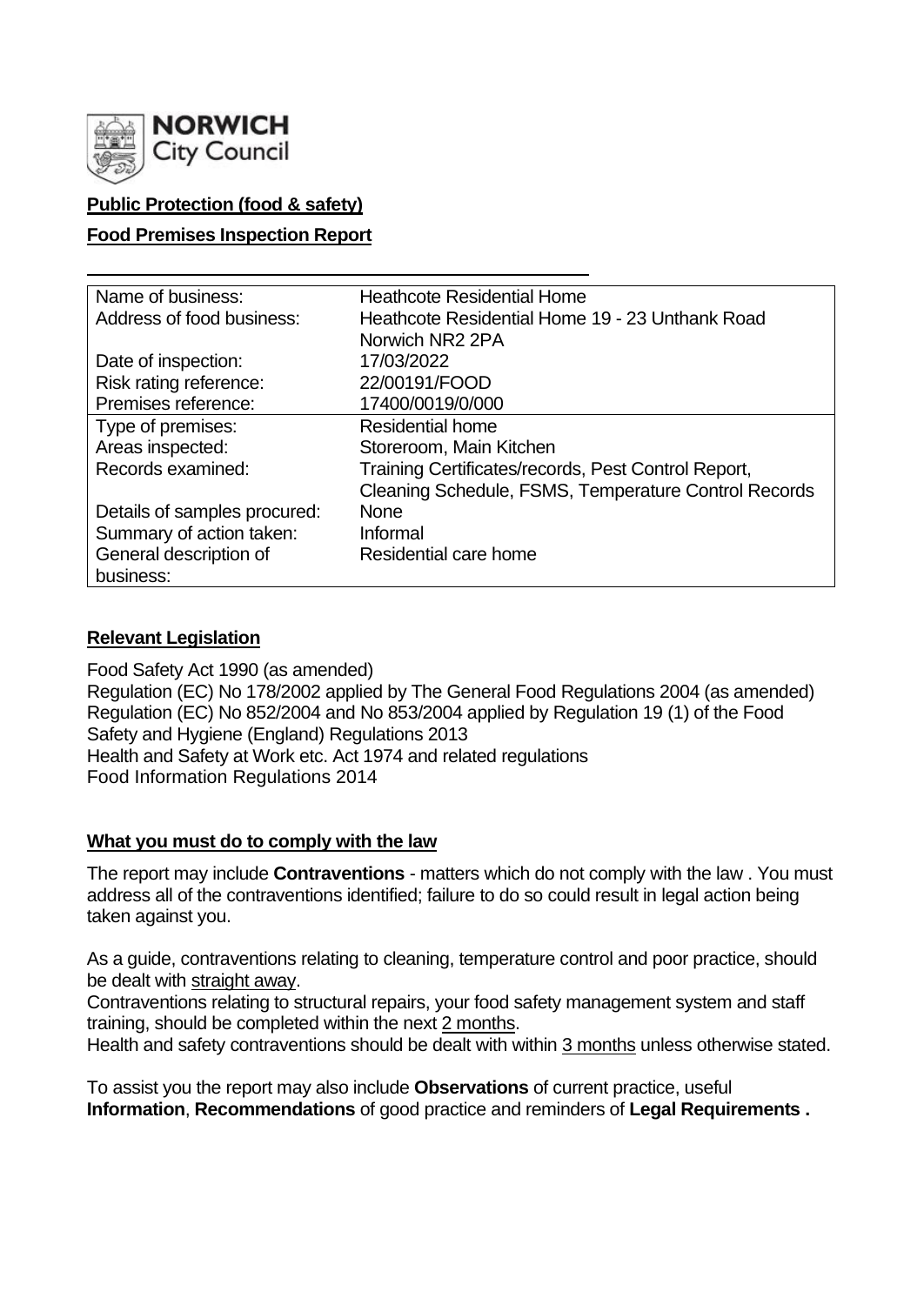My inspection was not intended to identify every contravention of the law and only covers those areas, practices and procedures examined at the time of the inspection. If the report fails to mention a particular matter this does not mean you have necessarily complied with the law.

# **FOOD SAFETY**

## **How we calculate your Food Hygiene Rating:**

The food safety section has been divided into the three areas which you are scored against for the hygiene rating: 1. food hygiene and safety procedures, 2. structural requirements and 3. confidence in management/control procedures. Each section begins with a summary of what was observed and the score you have been given. Details of how these scores combine to produce your overall food hygiene rating are shown in the table.

| <b>Compliance Area</b>                     |          |    |           | <b>You Score</b> |           |    |           |    |                 |  |  |
|--------------------------------------------|----------|----|-----------|------------------|-----------|----|-----------|----|-----------------|--|--|
| <b>Food Hygiene and Safety</b>             |          |    |           | 0                | 5         | 10 | 15        | 20 | 25              |  |  |
| <b>Structure and Cleaning</b>              |          |    |           | $\Omega$         | 5         | 10 | 15        | 20 | 25              |  |  |
| Confidence in management & control systems |          |    |           | $\Omega$         | 5         | 10 | 15        | 20 | 30 <sub>1</sub> |  |  |
|                                            |          |    |           |                  |           |    |           |    |                 |  |  |
| <b>Your Total score</b>                    | $0 - 15$ | 20 | $25 - 30$ |                  | $35 - 40$ |    | $45 - 50$ |    | > 50            |  |  |
| <b>Your Worst score</b>                    | 5        | 10 | 10        |                  | 15        |    | 20        |    |                 |  |  |
|                                            |          |    |           |                  |           |    |           |    |                 |  |  |
| <b>Your Rating is</b>                      | 5        |    | 3         |                  | 2         |    |           |    | $\Omega$        |  |  |

Your Food Hygiene Rating is 4 - a good standard



## **1. Food Hygiene and Safety**

Food hygiene standards are high. You demonstrated a very good standard of compliance with legal requirements. You have safe food handling practices and procedures and all the necessary control measures to prevent cross-contamination are in place. Some minor contraventions require your attention. **(Score 5)**

#### Contamination risks

**Contravention** The following exposed ready-to-eat food and or its packaging to the risk of cross-contamination with foodborne bacteria from raw meat or unwashed fruits and vegetables:

• green cutting board was badly scoured and needs replacing

**Contravention** You had not protected the articles and/or the equipment you use for ready-to-eat food from the contamination risk posed by raw food or its packaging.:

• crockery stored on open shelves under worktop where raw food is handled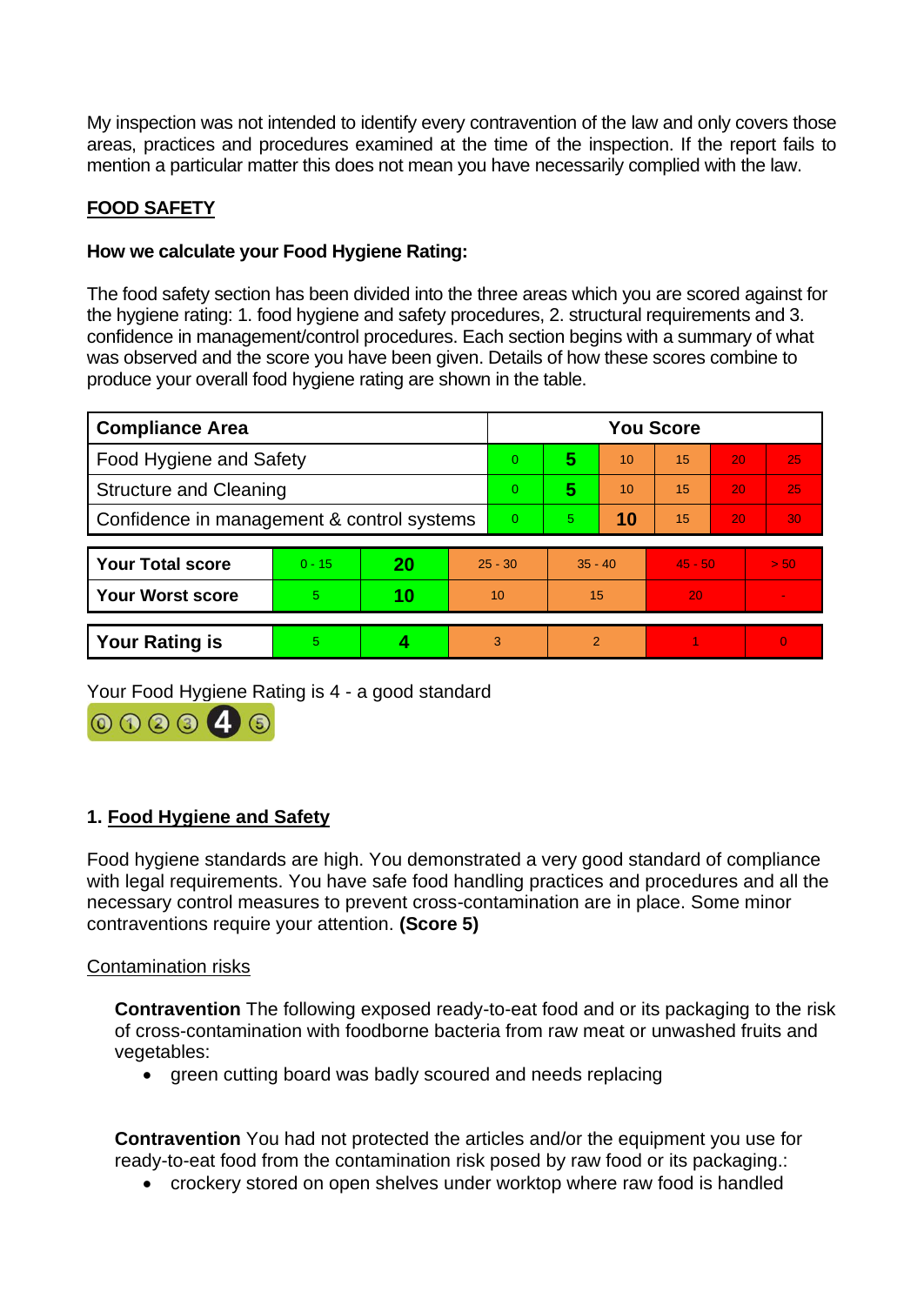• equipment stored on open shelves under worktop where raw food is handled

**Legal requirement** At all stages of production, processing and distribution, food must be protected from any contamination likely to render it unfit for human consumption, injurious to health or contaminated in such a way that it would be unreasonable to expect it to be consumed in that state.

#### Hand-washing

**Observation** I was pleased to see handwashing was well managed.

#### Personal Hygiene

**Observation** I was pleased to see that standards of personal hygiene were high.

#### Temperature Control

**Recommendation** The core temperature of cooked and reheated foods should reach 75°C for 30 seconds or an equivalent time and temperature combination.

#### Unfit food

**Contravention** The following food was unfit (and was seized or destroyed in my presence) because it was either; past its use by date;

- prepared crust pastry with had a 'use by' date of Wednesday
- cheese opened 11/3 states on the pack once opened use within 3 days

#### Poor Practices

**Contravention** The following matters represented poor practice and if allowed to continue may cause food to become contaminated or lead to its deterioration::

• no date of when opened on grated parmesan cheese

### **2. Structure and Cleaning**

The structure facilities and standard of cleaning and maintenance are all of a good standard and only minor repairs and/or improvements are required. Pest control and waste disposal provisions are adequate. The minor contraventions require your attention. **(Score 5)**

### Cleaning of Structure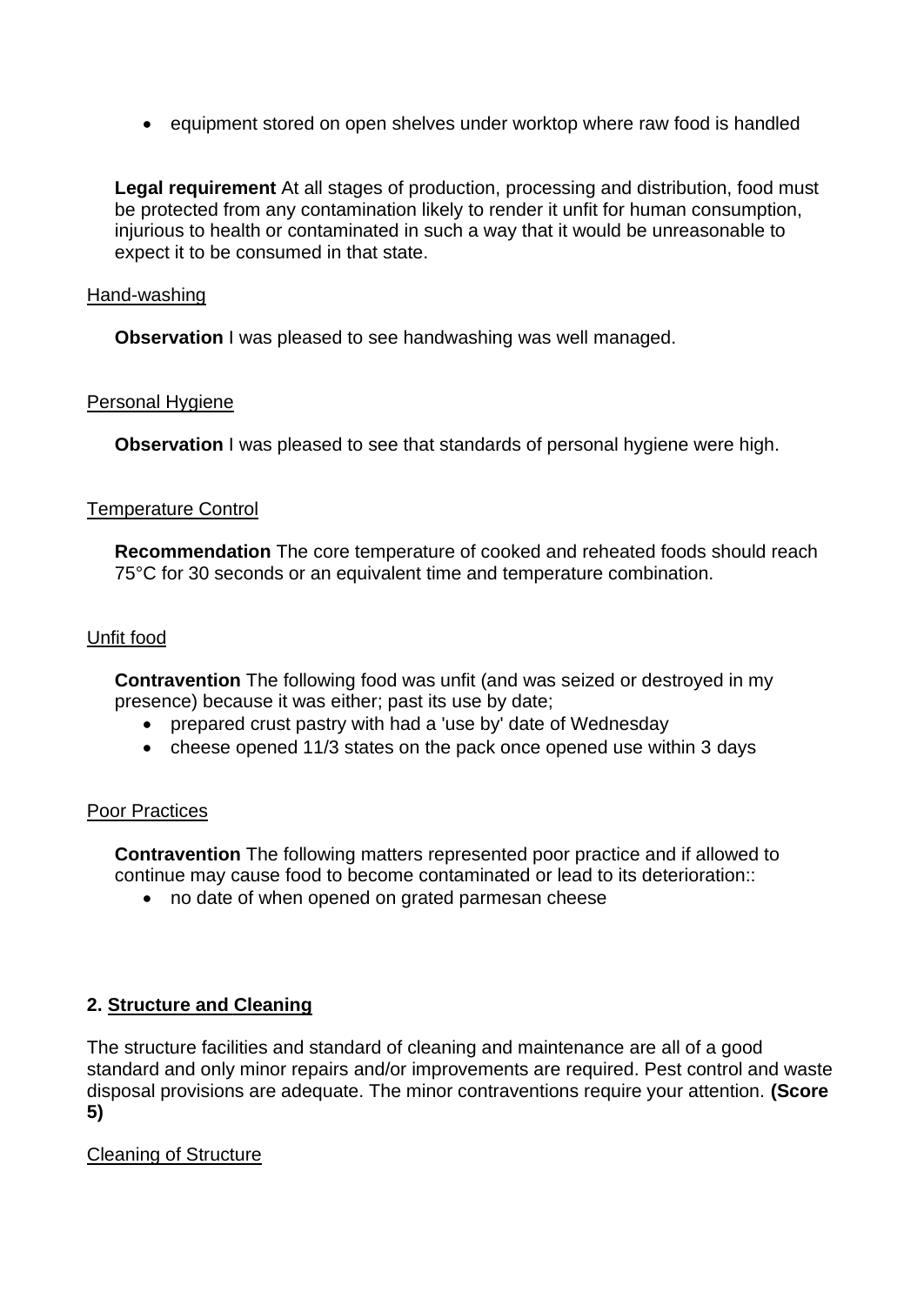**Contravention** The following items were dirty and require more frequent and thorough cleaning:

- fly screens
- cobwebs to widow in storeroom
- walls to storeroom
- air vents to walls
- window frames
- pipework to equipment

### Cleaning of Equipment and Food Contact Surfaces

**Contravention** The following items are dirty and must be cleaned:

- fridge and freezer seals
- food storage containers
- Interior door to fridge numbered 5
- handle to fridge
- around top and pedal to pedal bin
- nozzle area to purgal machine

#### Cleaning Chemicals / Materials / Equipment and Methods

**Observation** I was pleased to see that your cleaning materials, methods and equipment were able to minimise the spread of harmful bacteria between surfaces.

**Information** Cardboard cannot be properly cleaned. Do not use it to cover the floor/ shelves of work surfaces in food rooms

#### **Maintenance**

**Contravention** The following had not been suitably maintained and must be repaired or replaced::

- ripped fly screen to door
- split seals to Polar fridge
- peeling paint to window frames

### Facilities and Structural provision

**Observation** I was pleased to see the premises had been well maintained and that adequate facilities had been provided.

### Pest Control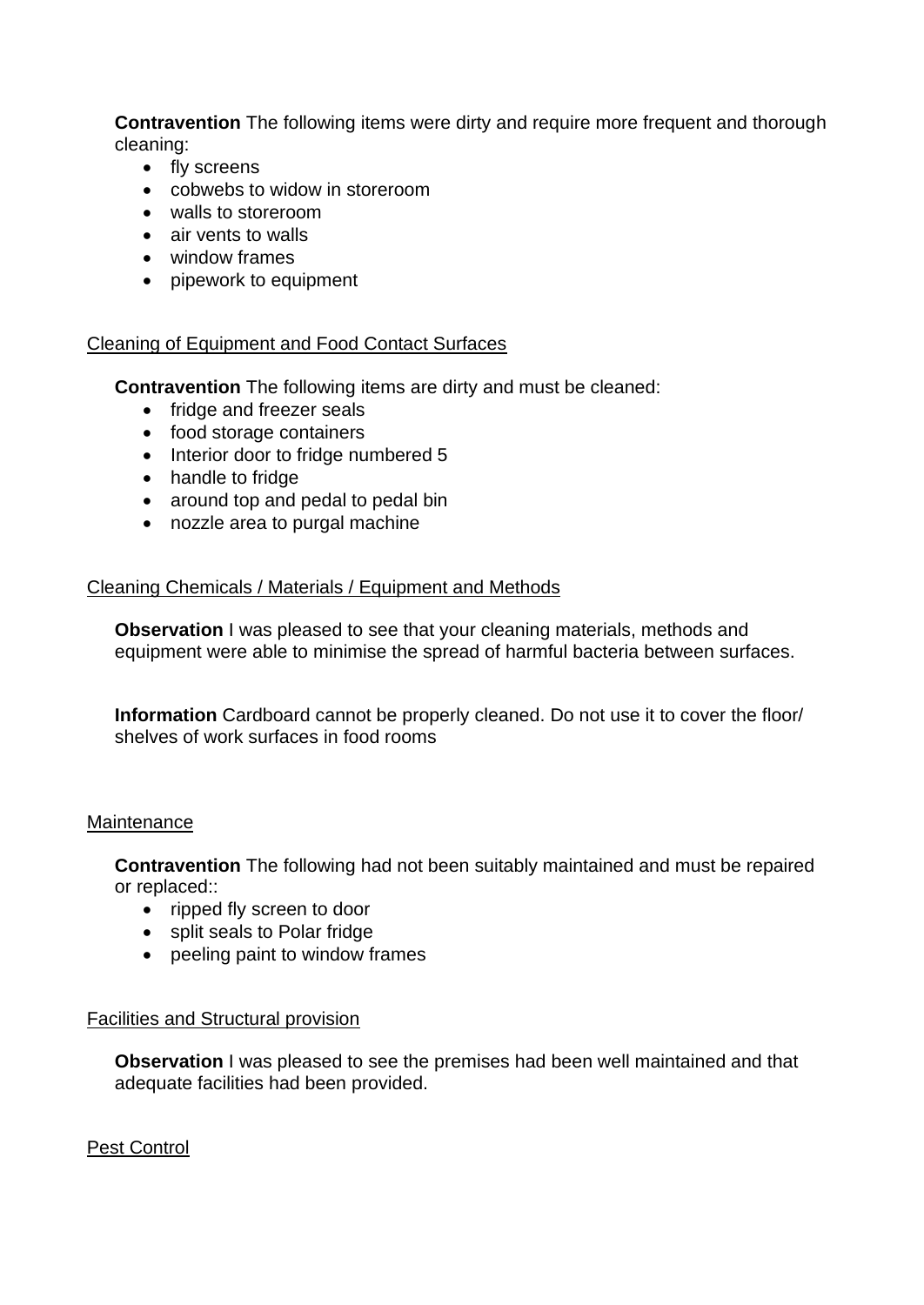**Observation** I was pleased to see that the premises was proofed against the entry of pests and that pest control procedures were in place.

# **3. Confidence in Management**

There are generally satisfactory food safety controls in place although there is evidence of some non-compliance with the law. All the significant food hazards are understood and controls are in place. Your records are appropriate and generally maintained but some deficiencies were identified. The contraventions require your attention; although not critical to food safety they may become so if not addressed. **(Score 10)**

### Type of Food Safety Management System Required

**Observation** Your SFBB/food safety management system was in place and working well. I was confident you had effective control over hazards to food.

**Observation** You had colour-coded equipment and effective separation between raw and ready-to-eat food at all stages in your operation.

**Observation** You were monitoring (and recording) the temperatures of your fridges and freezers as well as the temperature of cooked/hot-held food and could demonstrate effective systems for controlling bacterial growth and survival.

## Proving Your Arrangements are Working Well

**Contravention** you were not working to the following in your food safety management system :

- opening and closing checks as food was found beyond its use by date
- cleaning schedule

## **Traceability**

**Observation** Your records were such that food could easily be traced back to its supplier.

### Waste Food and other Refuse

**Observation** You had measures in place to dispose of waste food appropriately and were employing the services of an approved waste contractor.

**Training**